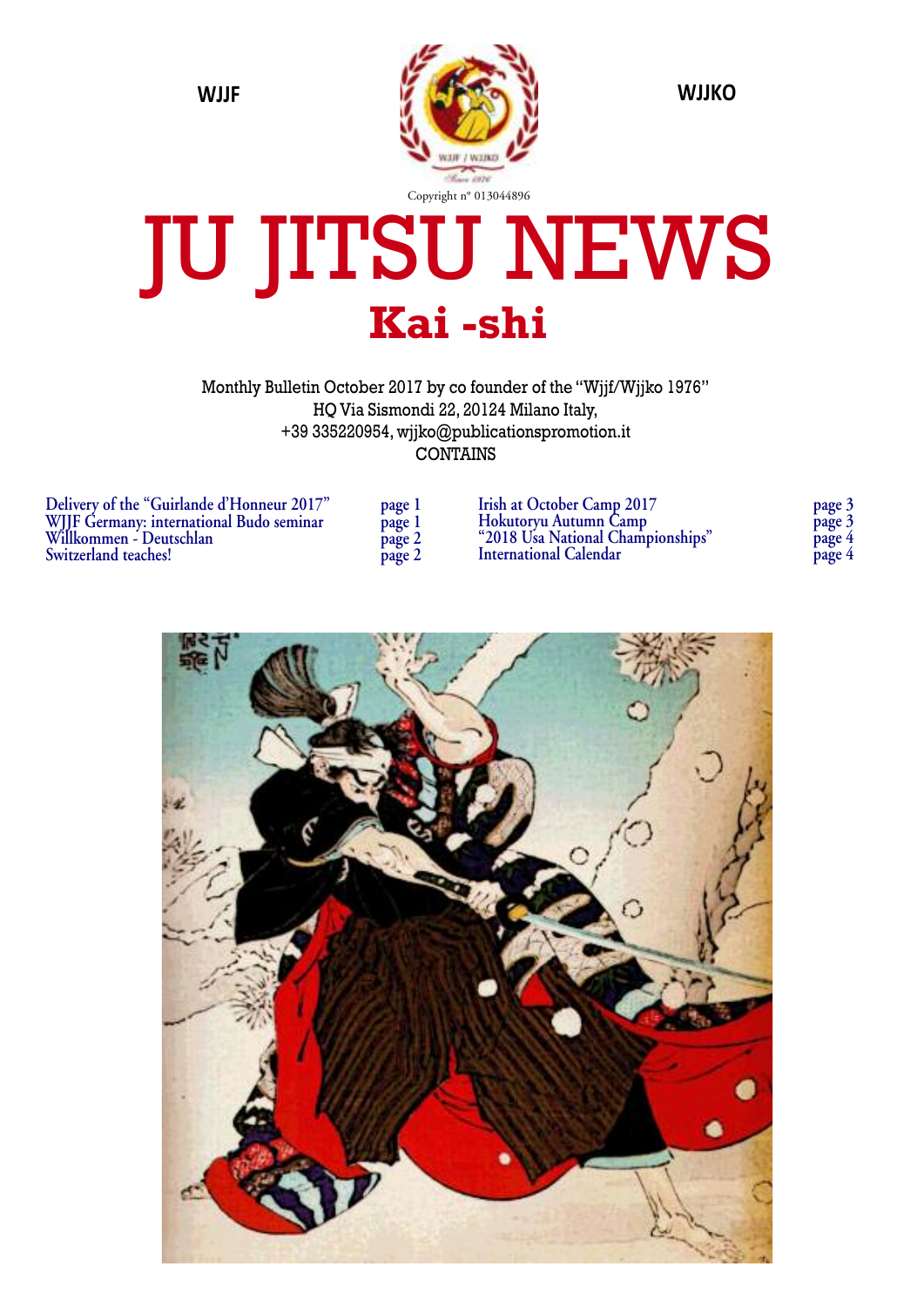



Wjjf/Wjjko member of Wjj Confederation, recognized by Tafisa (IOC) 25 OCTOBER 2013

#### **HQ WJJKO/WJJF** VIA SISMONDI 22 - 20133 MILANO ITALY

Tel. 0039 335220954 - 0039 02 97162878 - Fax 0039 02 89879982 e-mail: wjjko@publicationspromotion.it sito: www.publicationspromotion.it – WWW.WJJF-WJJKO.COM

#### **Delivery of the "Guirlande d'Honneur 2017" to Giacomo Spartaco Bertoletti**



Alla cortese attenzione di  **Giacomo Spartaco Bertoletti** 

**Ogg.: Conferimento "MEDAILLON D'HONNEUR 2017" a** 

فلتفقأ لثنة

**Giacomo Spartaco Bertoletti**

In occasione del **50esimo** della Tua carriera nel mondo dello sport, sono lieto di comunicare che ho proposto il tivo ai Rappresentanti dei 116 Paesi affiliati alla FICTS (Fédération Internationale Cinéma Télévisio Sportifs, organismo riconosciuto dal CIO - Comitato Internazionale Olimpico - di cui sono Membro nella Commissione Cultura e Patrimonio Olimpico) che hanno approvato il conferimento - in occasione della C**onferenza Stampa di Presentazione di "Sport Movies & TV 2017 - 35° Milano International FICTS Fest" a Palazzo Giureconsult** (Piazza Mercanti, 2 ± Piazza Duomo - Milano, Italia). (All. 1)

> **Giovedì 9 Novembre alle ore 11.00**  della

**<sup>\*</sup>MEDAILLON D'HONNEUR 2017** 

³Sport Movies & TV 2017´in programma dal 15 al 20 Novembre, costituisce la Finale annuale di 16 Festival del "World FICTS Challenge", Campionato Mondiale della televisione, del cinema e della comunicazione e della cultura sportiva nei 5 Continenti: Barcellona *(Spagna),* Pokhara *(Nepal),* Rio de Janeiro *(Brasile),* Pechino *(Cina),*  Teheran (*I. R. Iran),* Côte d'Azur *(Francia),* Rotterdam *(Olanda),* Colombo *(Sri Lanka),* Tashkent *(Uzbekistan),* Lipetsk *(Russia), Kampala (Uganda), Liberec <i>(Repubblica Ceca), Zlatibor (Serbia), Los Angeles (USA) = all'insegna dello* slogan ³*CULTURE TRHOUGH SPORT*´.

*Il Palazzo Giureconsulti*, situato nel cuore di Milano, **ad ingresso gratuito**, ospiterà Proiezioni, Meeting, Workshop, Mostre, Conferenze Stampa, Eventi Collegati, Premiazioni degli Ospiti internazi

#### **WJJF Germany: international Budo seminar**

On the 6th and 7th October 2017, the WJJF Germany hosted an international Budo seminar in Schwäbisch Gmünd. Around 200 participants from all over the world attended this huge event. It was initiated by the Vice president Europe of the WJJF: Sepp Oberhollenzer (7th Dan).

On Friday evening the spectacular weekend started with a guided tour through Schwäbisch Gmünd. After that the mayor invited the special guests to the town hall. There the entry into the silver book of the city took place.

On Saturday everyone attended completely to the martial arts. The Dojo Yawara organized the international Budo seminar in the large sports hall in Schwäbisch Gmünd on behalf of the WJJF-Germany.

The participants were welcomed by the president of the WJJF Germany Shihan Richard Schmidt (6th Dan) and Frank Wendel from the city of Schwäbisch Gmünd. The president was particularly pleased with the participation of the first honorary president of the WJJF Germany: Sieghard Weiss (9th Dan). After the joint warm-up exercises, led by Andreas Nelder, the area of mats was opened. On a total of six mats there was training all day. Martial arts enthusiasts from Italy, Ireland, Switzerland, France and, of course, the whole of Germany showed their skills and took away many new insights. The largest group of participants came from Leipzig.

Particulary noteworthy are the guest referees: Shike Giacomo Spartaco Bertoletti (9thDan), Italy Hanshi Laurent Haag (9th Dan), France Shihan Robert Schenk (6th Dan) Switzerland Shihan Stefano Draghi (7th Dan), Italy Shihan Peter Cooke (7th Dan) Ireland Hanshi Rainer Grytt (9th Dan), Germany As well as the referees of the WJJF Germany Vice president Europe Shihan Sepp Oberhollenzer (7th Dan) president of the WJJF-Germany Shihan Richard Schmidt (6th Dan) Vice president of the WJJF-Germany admin Shihan Torsten Kosuch (6th Dan) Shihan Uli Häßner (6th Dan)



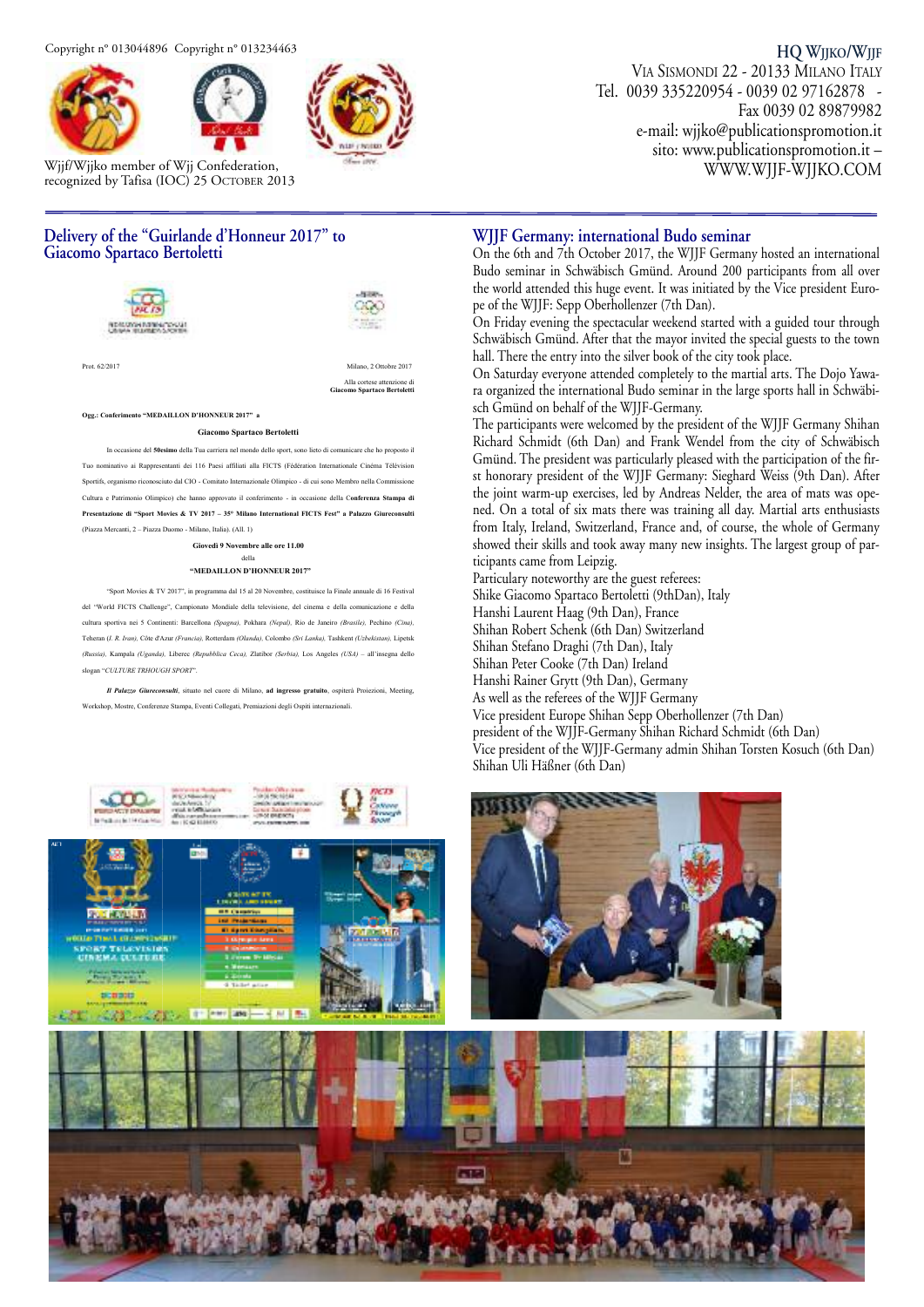



Wjjf/Wjjko member of Wjj Confederation, recognized by Tafisa (IOC) 25 OCTOBER 2013



**HQ WJJKO/WJJF** VIA SISMONDI 22 - 20133 MILANO ITALY Tel. 0039 335220954 - 0039 02 97162878 - Fax 0039 02 89879982 e-mail: wjjko@publicationspromotion.it sito: www.publicationspromotion.it –

WWW.WJJF-WJJKO.COM



Vice president of the WJJF-Germany sports, Shibucho Rudi Strobel (5th Dan) These were supported by:

Dieter Call (9th Dan) Kurt Müller (5th Dan) Jörg Eisele (5th Dan) Sebastien Weitbruch (5th Dan)

Steffen Lingslebe (4th



Dan)

Helmut Schauaus (4th Dan) Danny Grießbach (4th Dan) Eugen Keim (3rd Dan) Andreas Nelder (1st Dan)

Each referee showed his particular technique and style. The classic self defence techniques were represented. There were, however, also advanced martial arts in which stick and sword techniques were shown. A special surprise came from the mayor of the city of Schwäbisch Gmünd Dr. Joachim Bläse: In the silver book of the city, Shike Giacomo Spartaco Bertoletti as co-founder of the WJJF and Stefano Draghi were also registered.

In the afternoon, all the presidents met for an exchange, and after 9 sections, the seminar finally ended on Saturday. The applause of the participants was certain to all referees. But before the party could start, there were still three honors to be made by president Richard Schmid:

Andreas Nelder wurde der "instructor level 2"

Dieter Harsch (6th Dan) "Shihan Nintei sho"

Vice president sports Rudi Strobel (5th Dan) "Shihan Dai Nintei sho"

Finally, the members of the Dojo Yawara were particularly thanked for the excellent organisation of this event.

After the seminar, the invited guests and participants met in the "Schwerzerhalle" in Schwäbisch Gmünd. After the buffet, there was a celebration until late into the night with "DJ Alex" and the solo entertainer Otto Müller. A glorious end to an excellent international Budo seminar.

#### **Willkommen - Deutschlan**

#### **Welcome to Germany**

On the 6th October members of WJJF Ireland arrived in Germany for an international WJJF /WJJKO budo seminar in the beautiful German town of Schwäbisch Gmünd.

On our arrival, our host Shihan Josef Oberhollenzer arranged a guided tour of this medieval town with its outstanding Gothic Cathedral. A truly amazing si-

#### ght.

A meeting of international delegates, president Shihan Richard Schmidt, past presidents of WJJF Deutschland and the Bürgermeister (mayor) followed, with refreshments and the signing of the town register, acknowledging our visit to Schwäbisch Gmünd.

Saturday morning was soon here and a short walk from our Hotel took us to the Sport hall for a great day of ju jitsu training.

After a morning's training along with our strong Wjjf Ireland team, we had all enjoyed great instruction from Shike Giacomo Spartaco Bertoletti, Shihan Richard Schmidt and Shihan Rainer Grytt.

After break, it was time to instruct. Myself, Shihan Peter Cooke and my Uke Sensei Jock Hunter, soon got to work demonstrating and teaching our German and Swiss colleagues some new techniques, receiving some great feedback.

That evening we were immersed in german culture enjoying a great evening's entertainment, authentic german music and food. A fantastic evening was had by all as the party went on well into the night.

A special thanks to Shike Giacomo Spartaco Bertoletti, WJJF-WJJKO president in Germany Shihan Richard

Schmidt, and Vice Chairman Europe Shihan Josef Oberhollenzer for organising a great international Budo seminar, and to our great WJJF Ireland team which supported the event so well and helped to make it a great weekend: International FiMA Coach, Jayne Cooke, 5th Dan Master

Master Lyle Gawley 6th Dan Master Sean Corr 6th Dan Master Liam Magill 6th Dan Sensei Barry McCoy 4th Dan

Hopefully we will all be back in Germany soon, for another great seminar and the forging of more links and friendships across our world jujitsu stage.

> Principal Coach for WJJF Ireland Shihan Peter Cooke 7th Dan.

#### **Switzerland teaches!**

Bellinzona 11 October 2017

promotional evening and delivery of the dan certification with Shihan Gianfranco Camerini:

1° dan: Gianluca Nesca and Fausto Tonoli

2° dan: Mario Sgroi

6° dan: Enrico Zanzi

Two words about Shihan dai (6° dan) Zanti Enrico: since 1982 he had started with Soke Robert Clark 1946 –2012) and I. Once a month – for many yearswe worked for giving space to the "ju jitsu Wjjko".

After a very difficult period for the private federation in the Helvetica land…. "time is a gentleman"!

Years of pioneers which a lot of people have forgotten. Now the Canton Ticino has its mini structure in evidence.

Oss Enrico Zanti sensei!

Shike Iemoto kaiji co-founder Giacomo Spartaco Bertoletti

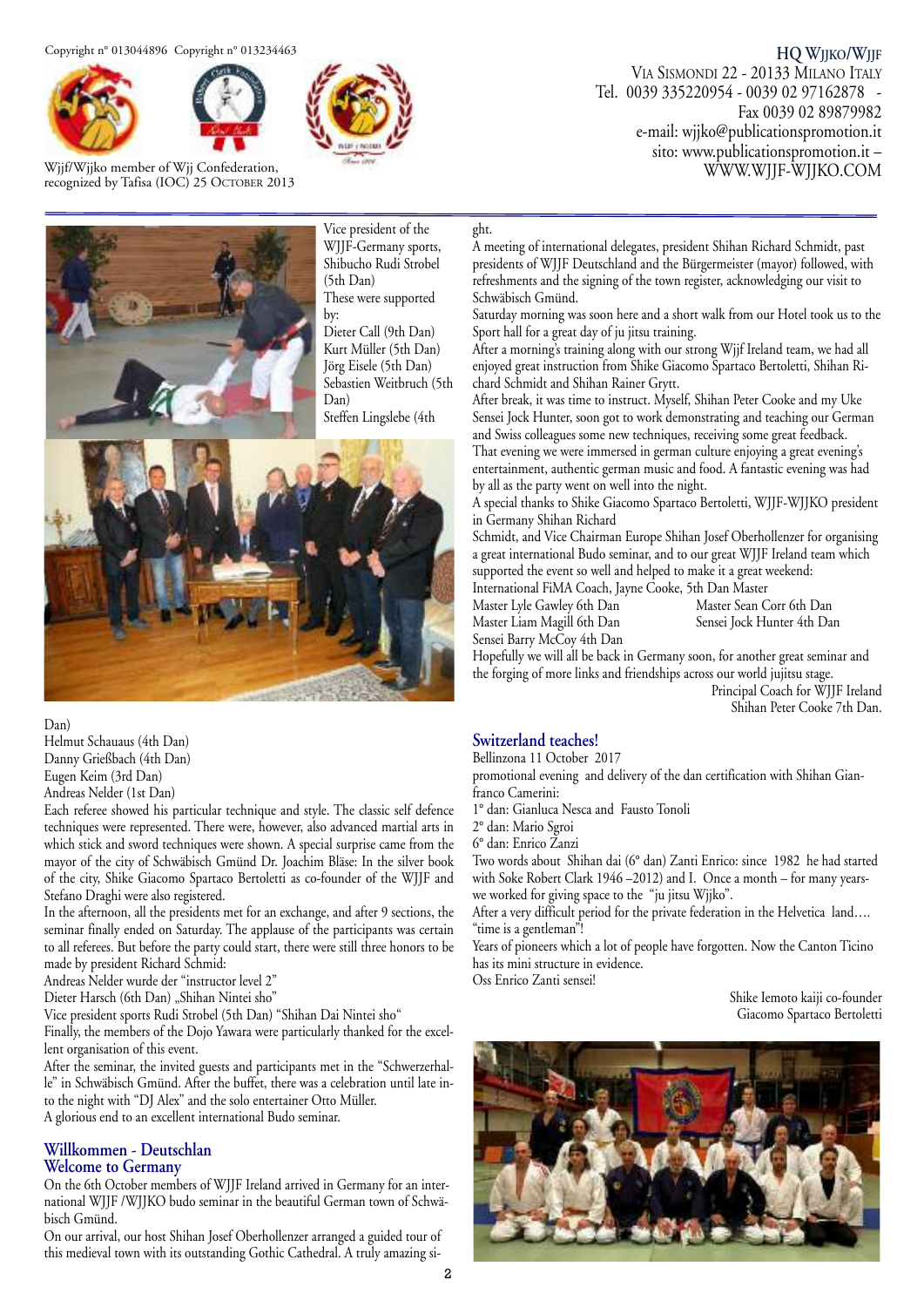Copyright n° 013044896 Copyright n° 013234463





Wjjf/Wjjko member of Wjj Confederation, recognized by Tafisa (IOC) 25 OCTOBER 2013



#### **Irish at October Camp 2017**

On Thursday 19th October, Sam Mitchell, Kevin McCloskey, Leona McKee and Dana Smol from WJJF Ireland headed to the beautiful city of Bergen in Norway, to attend the 3 day October Camp hosted by Shihan Ottar André Vassenden (Bushido kampsportsenter).

After sightseeing in Bergen on Friday, it was time to get down to the serious business of training over the next three days.

Friday training consisted of two sessions of Koden Enshin Ryu Kenjutsu taken by Shihan Kimmo Tenhunen and his brother Frances Tenhunen, and two sessions of Renge Ryu Iaido taken by Grand Master Andreas Eggert and his assistant Sensei Diana Schülke. Following the course the group had the privilege to be invited to the instructors only dinner.

Saturday was a full day of six sessions consisting of three sessions of Koden Enshin Ryu Kenjutsu, two sessions of Renge Ryu Iaido, and one session of Hachiman Ryu Iaido taken by Sensei Geir Ingebretsen Widerøe. Following the cour-



**HQ WJJKO/WJJF** VIA SISMONDI 22 - 20133 MILANO ITALY Tel. 0039 335220954 - 0039 02 97162878 - Fax 0039 02 89879982 e-mail: wjjko@publicationspromotion.it sito: www.publicationspromotion.it – WWW.WJJF-WJJKO.COM

se the group were invited to attend an Ethiopian buffet which everyone thoroughly enjoyed.

Sunday was the final day of training, this consisted of a further two sessions of Koden Enshin Ryu Kenjutsu and two sessions of Renge Ryu Iaido.

The group were able to further their knowledge in Koden Enshin Ryu Kenjutsu, to learn various kata from both Renge Ryu Iaido and Hachiman Ryu Iaido, two person kumitachi (crossing/meeting of swords) drills, and practise a variety of sword handling, Tai sabaki, noto and chiburi drills.

Everyone had a wonderful time and would like to thank Shihan Ottar André Vassenden, his students and all the instructors and students who attended the course for making everyone feel so welcome, a special thank you to Kaicho David Toney and Shike Giacomo Spartaco Bertoletti for granting permission for the group to attend this course.

Sensei Kevin McCloskey Carrickfergus Ju-Jitsu Club, WJJF Ireland

#### **Hokutoryu Autumn Camp**

The traditional Hokutoryu ju-jutsu autumn camp was held in Salo, the Post Sports Hall on 3-5 November 2017. In addition to Finnish clubs, the camps were attended by juniors from Estonia and Russia. The three-day event started with Dan gradings on Friday night, and the actual courses were on Saturday and Sunday. Saturday was a day for foreign trainers and juniors.

The visiting principal trainer was Irish David Toney 8. Dan. Ballymena-based Kaicho David Toney leads the Irish ju-jutsuka and is also a Co-chairman of WJJF-WJJKO 1976. Evgeny Korothkikh of Moscow, 5. Dan, is Russia's Hockey Manager and is the most successful ju-jutsu teacher in Russia, measured by the competition. Juniors directed by Irina Kuprina, 2. Dan, is a successful competitor, a multi-talented and a good coach, and she is also from Moscow. Timo Hirvonen 8. Dan, Risto Väntär 8. Dan, Kimmo Tenhunen 7. Dan, Mika Mantere 5. Dan, Mika Kolehmainen 5. Dan, Tero Koivisto 5. Dan, Kari Lehtonen 5. Dan, Petri Kolehmainen 4. Dan , Kai Julin 4. Dan, Teresa Pentikäinen 3. Dan and Matti Väisänen 2. Daniel Boyd and Alexander Dudko, members of the Board of Directors of the Russian Buddhist Board, also honored Dan Camp.

The organizing club, Kimmo Nurkse, representative of Salon Zanshinkan, announced that this camp was, at least for the time being, the last autumn camp in Salo. The City of Salo will reorganize their sporting affairs and our event will no longer fit. He is grateful to all guests in Salo this year and hopes that the autumn campsite of the first year will be as good as this.